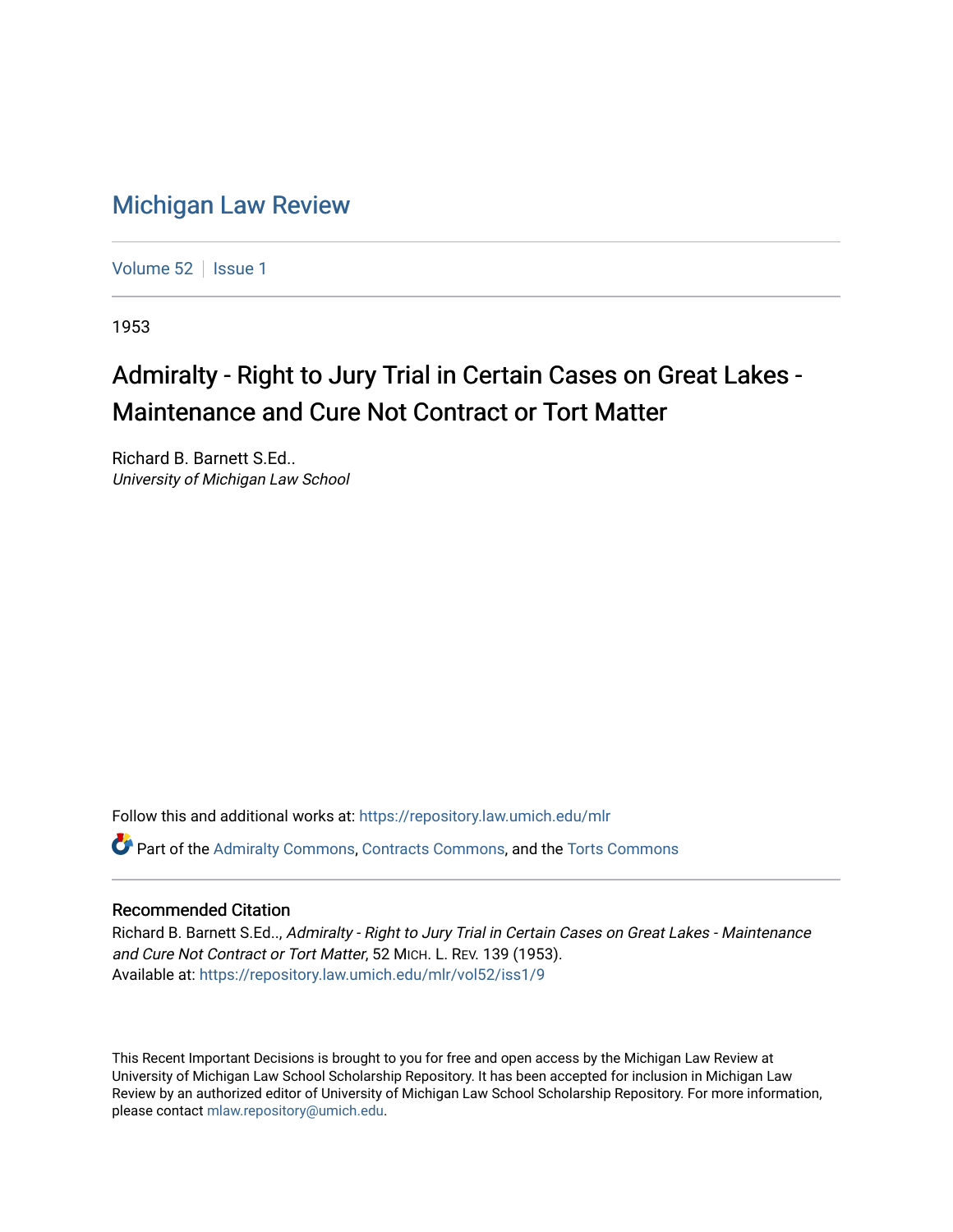## RECENT DECISIONS

ADMIRALTY-RIGHT TO JURY TRIAL IN CERTAIN CASES ON GREAT LAKES-MAINTENANCE AND CURE NOT CONTRACT OR TORT MATTER-Libelant brought an action for maintenance and cure on the admiralty side of a federal district court in Illinois. He requested a jury trial, relying on the Act of February 20, 1845, which provides that in certain admiralty and maritime cases arising on the Great Lakes relating to any matter of contract or tort, trial shall be by jury on the demand of either party. The trial court heard the case without a jury and dismissed the libel on the merits. The court of appeals *held,* on appeal, that maintenance and cure was a matter of ancient and established maritime law, and not a matter of contract or tort for which the libelant would be entitled by the statute to a jury trial. *Miller v. Standard Oil Co.,* (7th Cir. 1952) 199 F. (2d) 457, cert. den. 345 U.S. 945, 73 S.Ct. 836 (1953).

Whether a claim for maintenance and cure is contractual, delictual or belongs to some independent category has not been clearly determined.<sup>1</sup> Story saw the claim as part of the contract for compensation of the seaman.<sup>2</sup> Though modern courts occasionally speak of the claim as contractual,<sup>3</sup> more often it is called quasi-contractual,<sup>4</sup> or an incident of the status of the seaman,<sup>5</sup> or a duty annexed by law to the employer-employee relationship<sup>6</sup> or to the relationship of the seaman to the vessel.<sup>7</sup> By characterizing the claim as relational or quasicontractual the courts are able to use contract principles or ignore them as the occasion demands to reach a proper result. Thus, it has been held that for sur-

12 NORRIS, THE LAW OF SEAMEN §544 (1952).

<sup>2</sup>Harden v. Gordon, (C.C. Me. 1823) 11 Fed. Cas. 480, No. 6,047.

<sup>3</sup> There appears to be general agreement now that the claim does not sound in tort. Sperbeck v. A. L. Burbank & Co., (2d Cir. 1951) 190 F. (2d) 449; Pacific Steamship Co. v. Peterson, 278 U.S. 130, 49 S.Ct. 75 (1928). However, a breach of the duty to provide maintenance and cure may give rise to a "personal injury'' within the meaning of the Jones Act. Cortes, Administrator v. Baltimore Insular Line, Inc., 287 U.S. 367, 53 S.Ct. 173 (1932).

4 ". • • Implied in law as a contractual obligation. • • ." Pacific Steamship Co. v. Peterson, note 3 supra, at 138. "... the right to maintenance and cure lies on the border-<br>line between 'contract' and 'quasi-contract'...." Sperbeck v. A. L. Burbank & Co., note 3 supra, at 452.

<sup>5</sup>"In its origin, maintenance and cure must be taken as an incident to the status of the seaman in the employment of his ship." O'Donnell v. Great Lakes Dredge & Dock Co., 318 U.S. 36 at 42, 63 S.Ct. 488 (1943).

<sup>6</sup>Cardozo characterized the claim to maintenance and cure as follows: "The duty to make such provision is imposed by the law itself as one annexed to the employment. Contractual it is in the sense that it has its source in a relation which is contractual in origin, but given the relation, no agreement is competent to abrogate the incident." Cortes, Administrator v. Baltimore Insular Line, Inc., note 3 supra, at 371. It is interesting to compare this statement with his view of the duty of the shoreside employer to provide workmen's compensation for his employees: "The contract creates the relation to which the law attaches the duty. . .." Matter of Smith v. Heine Boiler Co., 224 N.Y. 9 at 12, 119 N.E. 878 (1918). See also Loverich v. Warner Co., (3d Cir. 1941) 118 F. (2d) 690 at 692,

where the claim is characterized as "an inseparable incident to the relation of the parties."<br><sup>7</sup> "Clearly, the seaman's right . . . is one imposed by law, arising out of the nature of his employment and his relationship to the vessel." 2 Norrus, THE LAW OF SEAMEN §544, p. 145 (1952).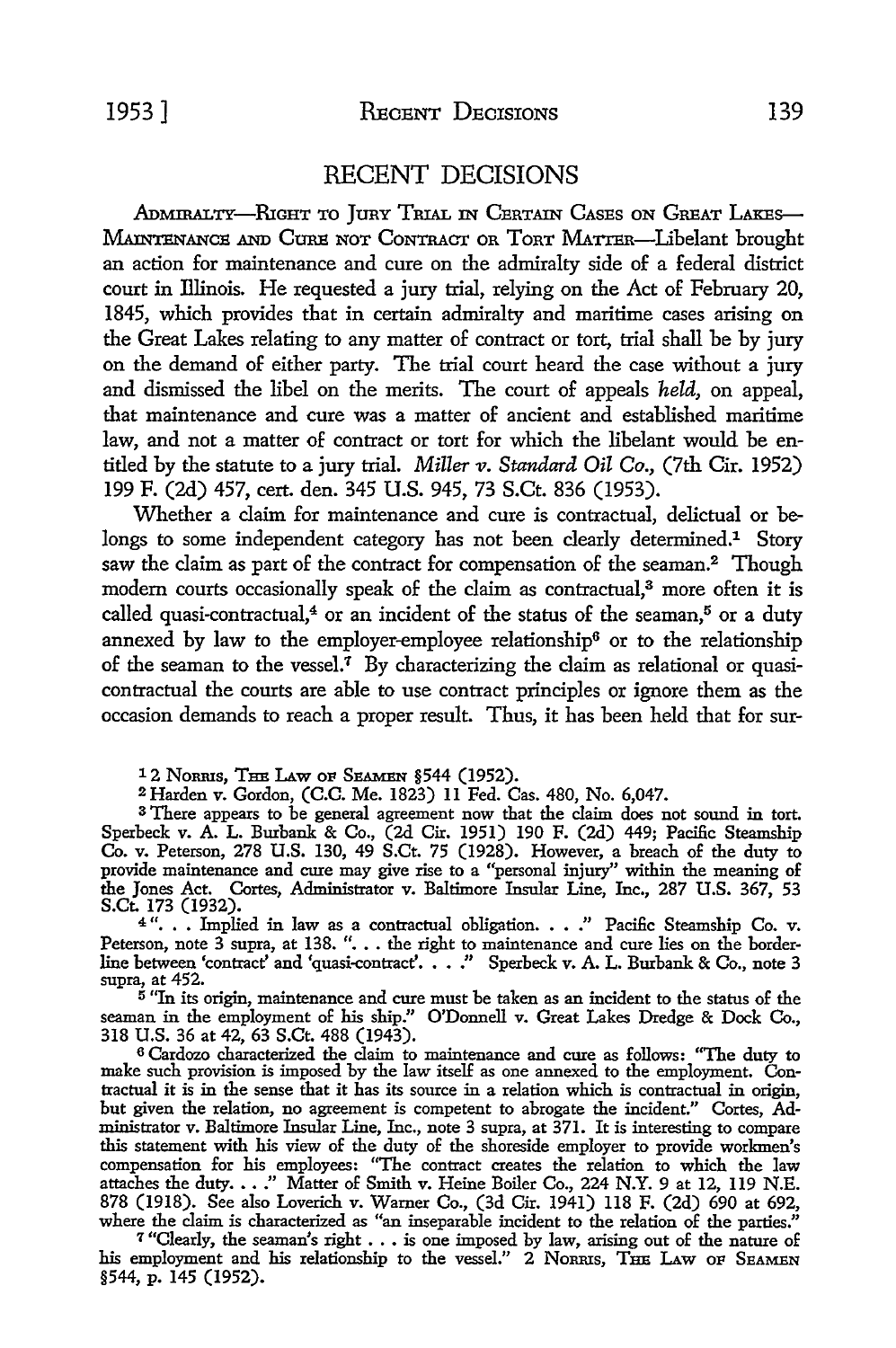$\bullet$ 

vival purposes, the claim sounds in contract rather than tort and hence survives the seaman's death.8 But another court rejected an insurance company's argument that the claim for maintenance and cure was contractual in nature and hence not within the coverage of a policy which indemnified the shipowner from "liability imposed by law."<sup>9</sup> It has been held that maintenance and cure is either an implied-in-fact provision in the maritime contract or quasi-contractualimplied in law-so that a municipal court given jurisdiction over contracts express or implied has jurisdiction over an action for maintenance and cure.10 The decision in the principal case reflects the desire of the court to minimize the effect of a statute creating an exception to the general rule denying jury trial in admiralty proceedings, since there is no policy reason for the exception. The statute has a curious history.<sup>11</sup> At the time of its passage, it was the belief of Congress that admiralty jurisdiction was limited to tide waters;12 cases arising on the Great Lakes, therefore, would be cognizable only at common law, and could not be transferred to the admiralty jurisdiction without carrying over the right to jury trial guaranteed by the Seventh Amendment. However, the Supreme Court later held that admiralty jurisdiction extended to lakes and navigable waters;13 hence, the cases provided for by the statute were already within the admiralty jurisdiction and so the provision for jury trial was unnecessary to make the statute constitutional. Despite subsequent revisions of the Judicial Code, this provision for jury trial in these limited cases has been retained.14

A seaman seeking a jury trial of his claim for maintenance and cure has other means of securing it. Under the saving clause of the Judiciary Act, the seaman may bring his action at law in a state court with a trial by jury,<sup>15</sup> or he may enforce his claim on the law side of the federal district court if there is diversity of citizenship and the minimum jurisdictional amount of \$3,000.<sup>16</sup> Recently two other theories for a law action in the federal court have been developed and both are supported by some authority. One is the theory of pendent jurisdiction.17 When a seaman brings a negligence action under the Jones Act at law, as he is permitted to do, he may couple with it a count for

8 Sperbeck v. A. L. Burbank & Co., note 3 supra; Cheng v. Ellerman Lines, (D.C. N.Y. 1926) 1926 A.M.C. 1038. <sup>9</sup>Dryden v. Ocean Accident & Guarantee Corp., (7th Cir. 1943) 138 F. (2d) 291.

10 Romer v. American Export Lines, Inc., llO N.Y.S. (2d) 400 (1952).

11 The history of the act may be found in Gillet v. Pierce, (D.C. Mich. 1875) IO Fed. Cas. 388, No. 5,437.

<sup>12</sup>The Genesee Chief, 12 How. (53 U.S.) 443 (1851), points out that this was the accepted English view at the time the Constitution was adopted.

1s The Eagle, 8 Wall. (75 U.S.) 15 (1868). 14 The current form of the provision appears in the Act of June 25, 1948. It reads: "In any case of admiralty and maritime jurisdiction relating to any matter of contract or tort arising upon or concerning any vessel of twenty tons or upward, enrolled and licensed for the coasting trade, and employed in the business of commerce and navigation between places in different states upon the lakes and navigable waters connecting said lakes, the trial of all issues of fact shall be by jury if either party demands it." 28 U .S.C. (Supp. V, 1952) §1873.<br>15 Pacific Steamship Co. v. Peterson, note 3 supra.<br>16 4 BENEDICT, ADMIRALTY, 6th ed., §612 (1941).

17 Under this theory when a federal court has acquired jurisdiction of a cause of action by reason of a federal question, it may decide all questions raised in the case even though